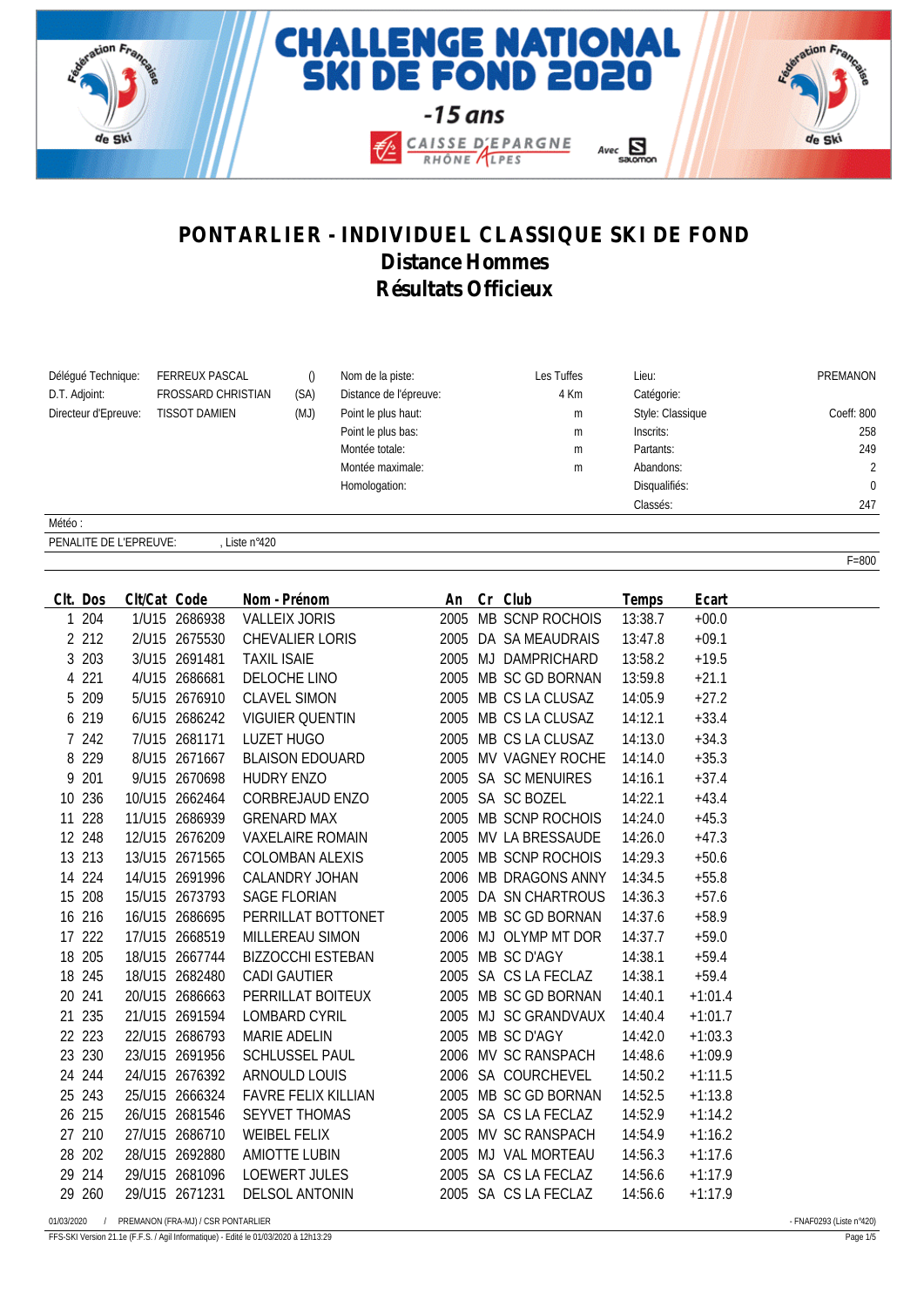|            | CIt. Dos | Clt/Cat Code |                                    | Nom - Prénom                        |  | An Cr Club                   | Temps   | Ecart     |                          |
|------------|----------|--------------|------------------------------------|-------------------------------------|--|------------------------------|---------|-----------|--------------------------|
|            | 31 211   |              | 31/U15 2691327                     | MICHAUD CLARET ROMAIN               |  | 2006 MJ CSR PONTARLI         | 14:57.7 | $+1:19.0$ |                          |
|            | 32 225   |              | 32/U15 2687595                     | DORNIER MORGAN                      |  | 2005 MJ SC LESFOURGS         | 15:00.1 | $+1:21.4$ |                          |
|            | 33 240   |              | 33/U15 2692167                     | <b>BELOT ELIE</b>                   |  | 2005 MJ OYE-PALLET           | 15:05.1 | $+1:26.4$ |                          |
|            | 34 276   |              | 34/U15 2693695                     | PINGET LORIS                        |  | 2006 MB VILLARD/BOEG         | 15:12.5 | $+1:33.8$ |                          |
|            | 35 239   |              | 35/U15 2675709                     | VERGNOLLE LORIN                     |  | 2006 DA SN CHARTROUS         | 15:14.2 | $+1:35.5$ |                          |
|            | 36 264   |              | 36/U15 2686727                     | DREYER THEO                         |  | 2005 MV SC RANSPACH          | 15:14.8 | $+1:36.1$ |                          |
|            | 37 220   |              | 37/U15 2660043                     | NORMAND JOAO                        |  | 2005 SA CN REVARD            | 15:16.7 | $+1:38.0$ |                          |
|            | 38 263   |              | 38/U15 2681537                     | FLAUTAT CORENTIN                    |  | 2005 SA BAUGES S.N           | 15:18.9 | $+1:40.2$ |                          |
|            | 39 206   |              | 39/U15 2670700                     | SUCHET DYLAN                        |  | 2005 SA SC MENUIRES          |         |           |                          |
|            |          |              |                                    |                                     |  |                              | 15:21.4 | $+1:42.7$ |                          |
|            | 40 285   |              | 40/U15 2683024                     | <b>GRANDJEAN JULES</b>              |  | 2005 MV GERARDMER SN         | 15:23.4 | $+1:44.7$ |                          |
|            | 41 253   |              | 41/U15 2696573                     | <b>BOUILLET ENZO</b>                |  | 2006 MJ SC ABBAYE            | 15:23.8 | $+1:45.1$ |                          |
|            | 42 284   |              | 42/U15 2691553                     | LESPINE QUENTIN                     |  | 2006 MB SC GD BORNAN         | 15:24.1 | $+1:45.4$ |                          |
|            | 43 275   |              | 43/U15 2676457                     | <b>VAUTHIER MALO</b>                |  | 2006 MV LA BRESSAUDE         | 15:24.3 | $+1:45.6$ |                          |
|            | 44 278   |              | 44/U15 2687340                     | MAUGAIN TIMOTHE                     |  | 2005 MJ ES SAUGETTE          | 15:24.4 | $+1:45.7$ |                          |
|            | 45 257   |              | 45/U15 2686795                     | DELERCE THIBAULT                    |  | 2005 MB SC D'AGY             | 15:24.9 | $+1:46.2$ |                          |
|            | 46 232   |              | 46/U15 2692343                     | <b>NOEL BRICE</b>                   |  | 2005 MV LAC BLANC SN         | 15:26.4 | $+1:47.7$ |                          |
|            | 47 266   |              | 47/U15 2696947                     | <b>BOUCHEX BELLOMIE KLEO</b>        |  | 2006 MB CS MEGEVE            | 15:28.6 | $+1:49.9$ |                          |
|            | 48 287   |              | 48/U15 2671671                     | <b>DUPONT ILANN</b>                 |  | 2005 MJ OLYMP MT DOR         | 15:29.1 | $+1:50.4$ |                          |
|            | 49 300   |              | 49/U15 2691472                     | BERNA VALENTIN                      |  | 2006 MV SC RANSPACH          | 15:29.4 | $+1:50.7$ |                          |
|            | 50 237   |              | 50/U15 2686711                     | <b>BOUTOT VICTOR</b>                |  | 2005 MV BASS/RUPT SN         | 15:29.8 | $+1:51.1$ |                          |
|            | 51 250   |              | 51/U15 2682661                     | DE ROCHEBOUET BENJAMIN              |  | 2006 PE CS FT ROMEU          | 15:31.0 | $+1:52.3$ |                          |
|            | 52 207   |              | 52/U15 2681629                     | <b>TURENNE MATTEO</b>               |  | 2005 AP ORRES EMBRUN         | 15:33.0 | $+1:54.3$ |                          |
|            |          |              |                                    |                                     |  | 2005 AP ES VALLOUISE         |         |           |                          |
|            | 53 233   |              | 53/U15 2682819                     | <b>GIRAUD BRICE</b>                 |  |                              | 15:37.2 | $+1:58.5$ |                          |
|            | 54 277   |              | 54/U15 2670538                     | SEIGNEUR NOE                        |  | 2006 MB VILLARD/BOEG         | 15:38.9 | $+2:00.2$ |                          |
|            | 55 247   |              | 55/U15 2670587                     | <b>GIBELLO GREGOIRE</b>             |  | 2005 DA GUC GRENOBLE         | 15:39.0 | $+2:00.3$ |                          |
|            | 56 217   |              | 56/U15 2673263                     | RAVIER PIERRE LOUIS                 |  | 2005 DA SN CHARTROUS         | 15:39.3 | $+2:00.6$ |                          |
|            | 57 289   |              | 57/U15 2687364                     | LAVIALLE ALEXANDRE                  |  | 2005 DA SN CHARTROUS         | 15:39.7 | $+2:01.0$ |                          |
|            | 58 249   |              | 58/U15 2687691                     | <b>BURRI VICTOR</b>                 |  | 2005 MJ BOIS D'AMONT         | 15:40.6 | $+2:01.9$ |                          |
|            | 59 234   |              | 59/U15 2675851                     | COSME JOACHIM                       |  | 2005 DA GUC GRENOBLE         | 15:42.8 | $+2:04.1$ |                          |
|            | 60 269   |              | 60/U15 2670543                     | REYMOND LARUINAZ ARNAUD 2005 DA SNO |  |                              | 15:43.1 | $+2:04.4$ |                          |
|            | 61 226   |              | 61/U15 2687259                     | DREZET VICTOR                       |  | 2005 MJ SC FRASNE DR         | 15:44.1 | $+2:05.4$ |                          |
|            | 62 246   |              | 62/U15 2681735                     | <b>VARIN RYAN</b>                   |  | 2005 SA SC PEISEY VA         | 15:44.6 | $+2:05.9$ |                          |
|            | 63 267   |              | 63/U15 2696599                     | MOREL ANTOINE                       |  | 2005 SA SC ARECHES           | 15:46.3 | $+2:07.6$ |                          |
|            | 64 265   |              | 64/U15 2692318                     | <b>HAUCK JULIEN</b>                 |  | 2006 MJ OLYMP MT DOR         | 15:46.4 | $+2:07.7$ |                          |
|            | 65 309   |              |                                    | 65/U15 2678381 AIRIAU GUILHEM       |  | 2006 DA US AUTRANNAI 15:47.6 |         | $+2:08.9$ |                          |
|            | 66 342   |              | 66/U15 2691557                     | PERRILLAT COLLOMB MARIO             |  | 2006 MB SC GD BORNAN         | 15:48.8 | $+2:10.1$ |                          |
|            |          |              |                                    |                                     |  | 2005 PE SC AZUN              |         |           |                          |
|            | 67 324   |              | 67/U15 2692583                     | <b>LANNE ADRIEN</b>                 |  |                              | 15:49.9 | $+2:11.2$ |                          |
|            | 68 280   |              | 68/U15 2676218                     | <b>BEUGIN NOE</b>                   |  | 2006 MJ SKI ROUSSES          | 15:51.0 | $+2:12.3$ |                          |
|            | 69 274   |              | 69/U15 2686295                     | <b>MARCHAND ADRIEN</b>              |  | 2006 SA SC PEISEY VA         | 15:51.2 | $+2:12.5$ |                          |
|            | 70 314   |              | 70/U15 2682156                     | BERNARD ALEXIS                      |  | 2006 DA SA MEAUDRAIS         | 15:52.2 | $+2:13.5$ |                          |
|            | 71 273   |              | 71/U15 2686752                     | <b>DELOT REMI</b>                   |  | 2005 DA CO 7 LAUX GR         | 15:52.6 | $+2:13.9$ |                          |
|            | 72 262   |              | 72/U15 2691731                     | MONNIER CLEMENT                     |  | 2005 MJ SC VERRIERES         | 15:52.9 | $+2:14.2$ |                          |
|            | 73 218   |              | 73/U15 2696669                     | PERRIN MAXENCE                      |  | 2006 MJ SC VERRIERES         | 15:54.0 | $+2:15.3$ |                          |
|            | 74 307   |              | 74/U15 2675854                     | <b>GUY ANTONIN</b>                  |  | 2006 DA GUC GRENOBLE         | 15:55.5 | $+2:16.8$ |                          |
|            | 75 283   |              | 75/U15 2690844                     | <b>HAEBERLI ARTHUR</b>              |  | 2005 MB CS LA CLUSAZ         | 15:55.8 | $+2:17.1$ |                          |
|            | 76 302   |              | 76/U15 2693386                     | COURVOISIER NOE                     |  | 2005 MJ SC MONT NOIR         | 15:57.9 | $+2:19.2$ |                          |
|            | 77 259   |              | 77/U15 2686538                     | JOMIER LOIS                         |  | 2005 MB DRAGONS ANNY         | 15:59.5 | $+2:20.8$ |                          |
|            | 78 313   |              | 78/U15 2666342                     | <b>OUVRIER BUFFET JULES</b>         |  | 2005 MB CS LA CLUSAZ         | 15:59.7 | $+2:21.0$ |                          |
|            | 79 316   |              | 79/U15 2674953                     | <b>BETEND BAPTISTE</b>              |  | 2006 MB CS ARGENTIER         | 15:59.8 | $+2:21.1$ |                          |
|            | 80 254   |              | 80/U15 2674267                     | <b>JEANNEROD THOMAS</b>             |  | 2006 MJ BOIS D'AMONT         | 16:01.1 | $+2:22.4$ |                          |
|            |          |              | 81/U15 2665736                     | SANSONNE NINO                       |  | 2005 AP MTGVE V.CLAR         | 16:04.6 |           |                          |
|            | 81 298   |              |                                    |                                     |  |                              |         | $+2:25.9$ |                          |
|            | 82 238   |              | 82/U15 2686542                     | PEYRET TILIEN                       |  | 2005 MB DRAGONS ANNY         | 16:05.7 | $+2:27.0$ |                          |
|            | 83 297   |              | 83/U15 2675566                     | <b>GARDONI SILVIO</b>               |  | 2006 LY SC LOMPNES           | 16:05.9 | $+2:27.2$ |                          |
|            | 84 286   |              | 84/U15 2691477                     | <b>JORIS PIERRE</b>                 |  | 2006 MV SC RANSPACH          | 16:07.2 | $+2:28.5$ |                          |
|            | 85 306   |              | 85/U15 2681175                     | MERMILLOD BLARDET                   |  | 2006 MB CS LA CLUSAZ         | 16:07.7 | $+2:29.0$ |                          |
|            | 86 281   |              | 86/U15 2681075                     | AMEYE EDGAR                         |  | 2005 SA CS LA FECLAZ         | 16:08.2 | $+2:29.5$ |                          |
|            | 87 365   |              | 87/U15 2677811                     | <b>SCHOTT LILIAN</b>                |  | 2005 DA CS VILLARD           | 16:08.3 | $+2:29.6$ |                          |
|            | 88 327   |              | 88/U15 2681557                     | <b>FUSELIER NOE</b>                 |  | 2005 SA BAUGES S.N           | 16:10.1 | $+2:31.4$ |                          |
| 01/03/2020 | $\prime$ |              | PREMANON (FRA-MJ) / CSR PONTARLIER |                                     |  |                              |         |           | - FNAF0293 (Liste n°420) |

FFS-SKI Version 21.1e (F.F.S. / Agil Informatique) - Edité le 01/03/2020 à 12h13:29 Page 2/5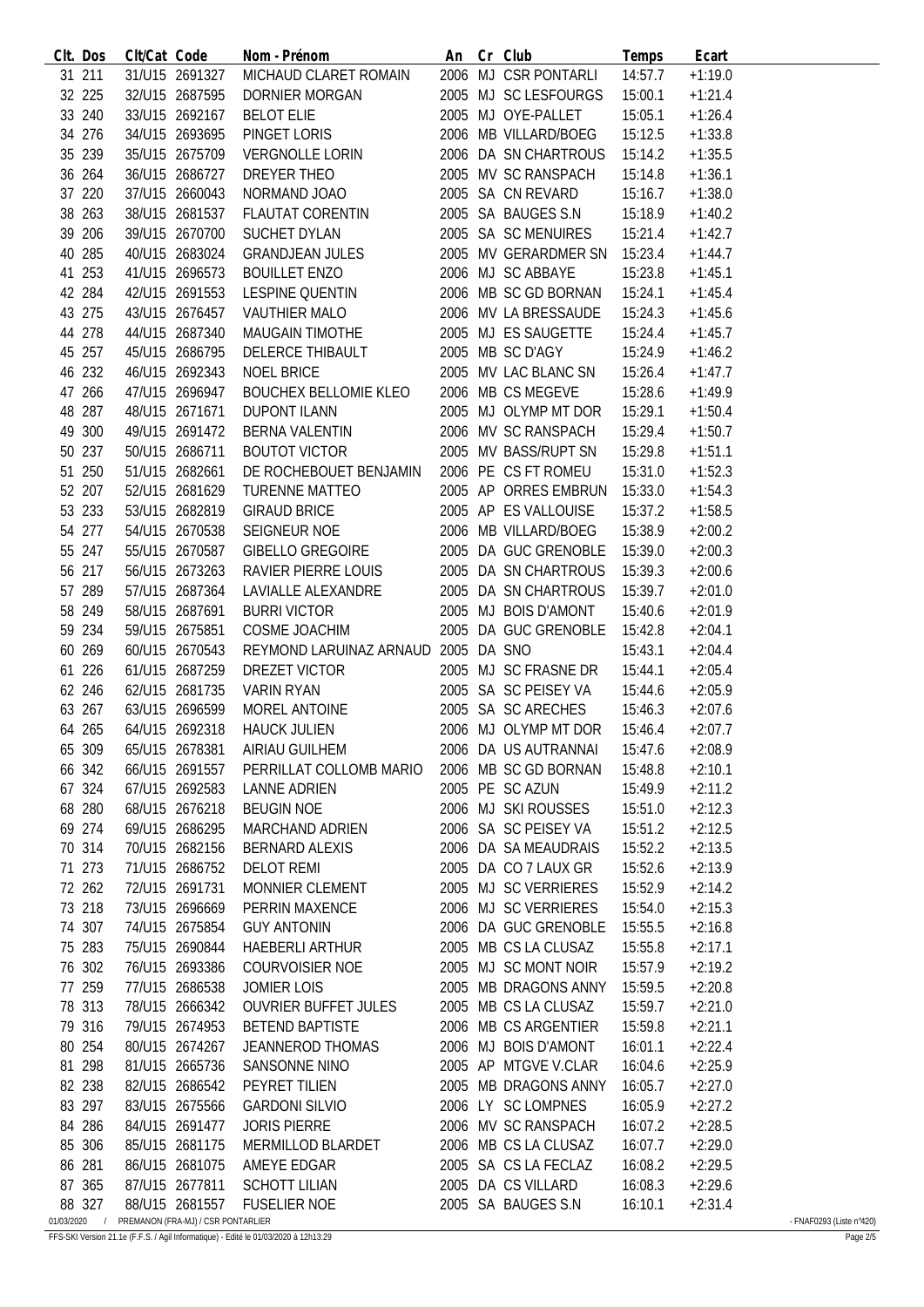|                       | CIt. Dos   | Clt/Cat Code            |                                    | Nom - Prénom                               |             | An Cr Club           | Temps   | Ecart     |                          |
|-----------------------|------------|-------------------------|------------------------------------|--------------------------------------------|-------------|----------------------|---------|-----------|--------------------------|
|                       | 89 301     |                         | 89/U15 2686539                     | LACROIX MATTHIAS                           |             | 2005 MB DRAGONS ANNY | 16:10.5 | $+2:31.8$ |                          |
|                       | 90 251     |                         | 90/U15 2692252                     | <b>MENCIER ARTHUR</b>                      |             | 2006 MB SCNP ROCHOIS | 16:10.6 | $+2:31.9$ |                          |
|                       | 91 261     |                         | 91/U15 2692874                     | <b>REMONNAY JUSTIN</b>                     |             | 2005 MJ VAL MORTEAU  | 16:16.3 | $+2:37.6$ |                          |
|                       | 92 255     |                         | 92/U15 2691362                     | <b>MAILLOT PIERIG</b>                      |             | 2005 SA CN REVARD    | 16:17.4 | $+2:38.7$ |                          |
|                       | 93 258     |                         | 93/U15 2691360                     | <b>JURE ESTEBAN</b>                        |             | 2005 SA CS LA FECLAZ | 16:17.8 | $+2:39.1$ |                          |
|                       | 94 334     |                         | 94/U15 2676220                     | POIROT GUILLAUME                           |             | 2005 MV LA BRESSAUDE | 16:17.9 | $+2:39.2$ |                          |
|                       | 95 270     |                         | 95/U15 2692545                     | <b>BIANCOLLI LUIGI</b>                     | 2006 MB CNG |                      | 16:18.5 | $+2:39.8$ |                          |
|                       | 96 322     |                         | 96/U15 2667728                     | LEDUC THEO                                 |             | 2005 SA COURCHEVEL   | 16:20.8 | $+2:42.1$ |                          |
|                       | 97 231     |                         | 97/U15 2669504                     | <b>GRENIER PAUL</b>                        |             | 2006 MJ PREMANON SC  | 16:22.1 | $+2:43.4$ |                          |
|                       | 98 318     |                         | 98/U15 2687749                     | PEALA NILS                                 |             | 2006 MB DRAGONS ANNY | 16:24.1 | $+2:45.4$ |                          |
|                       | 99 293     |                         | 99/U15 2694356                     | <b>LOPEZ FABIEN</b>                        |             | 2005 PE SC BEILLE    | 16:25.5 | $+2:46.8$ |                          |
| 100 296               |            |                         | 100/U15 2687881                    | BOURCIER MATHIAS                           |             | 2006 AP SC QUEYRAS   | 16:26.7 | $+2:48.0$ |                          |
| 101 323               |            |                         | 101/U15 2696623                    | LAVY ARTHUR                                |             | 2006 MB DRAGONS ANNY | 16:28.3 | $+2:49.6$ |                          |
| 102 456               |            |                         | 102/U15 2692815                    | <b>BREITLER JIM</b>                        |             | 2006 MJ SC LESFOURGS | 16:29.3 | $+2:50.6$ |                          |
| 103 288               |            |                         | 103/U15 2687376                    | BENOIT APPOLONIA ETHAN                     |             | 2006 SA SC BOZEL     | 16:29.8 | $+2:51.1$ |                          |
| 104 282               |            |                         | 104/U15 2687359                    | <b>BISSONET ROMAIN</b>                     |             | 2005 DA SN CHARTROUS | 16:30.1 | $+2:51.4$ |                          |
| 105 355               |            |                         | 105/U15 2692340                    | <b>BAVEREL ELIE</b>                        |             | 2006 MJ ES SAUGETTE  | 16:37.3 | $+2:58.6$ |                          |
| 106 338               |            |                         | 106/U15 2690287                    | PIRES NATHAN                               |             | 2005 DA VERCORS SKF  | 16:39.9 | $+3:01.2$ |                          |
| 107 303               |            |                         | 107/U15 2670658                    |                                            |             |                      |         |           |                          |
|                       |            |                         |                                    | POIROT BAPTISTE                            |             | 2005 MV LA BRESSAUDE | 16:42.2 | $+3:03.5$ |                          |
| 108 292               |            | 108/U15 2699306         |                                    | PARMANTIER SAM                             |             | 2005 MV BASS/RUPT SN | 16:42.5 | $+3:03.8$ |                          |
| 109 279               |            |                         | 109/U15 2687361                    | CARTON NATHAN                              |             | 2005 DA SN CHARTROUS | 16:43.0 | $+3:04.3$ |                          |
| 110 294               |            |                         | 110/U15 2674944                    | POINSONNET PABLO                           |             | 2005 AP MTGVE V.CLAR | 16:43.4 | $+3:04.7$ |                          |
| 111 457               |            |                         | 111/U15 2692169                    | <b>CORDIER ROMAIN</b>                      |             | 2005 MJ OYE-PALLET   | 16:45.5 | $+3:06.8$ |                          |
|                       | 112 252    |                         | 112/U15 2684439                    | AZABANT REMY                               |             | 2005 AP ORRES EMBRUN | 16:46.9 | $+3:08.2$ |                          |
| 113 349               |            | 113/U15 2675844         |                                    | <b>BRIXY MORGAN</b>                        |             | 2005 DA GUC GRENOBLE | 16:48.8 | $+3:10.1$ |                          |
| 114 329               |            | 114/U15 2687593         |                                    | <b>MOREL MATHIS</b>                        |             | 2005 MJ SC LESFOURGS | 16:54.6 | $+3:15.9$ |                          |
| 115 305               |            | 115/U15 2686543         |                                    | ROMERI NATHAN                              |             | 2005 MB DRAGONS ANNY | 16:54.7 | $+3:16.0$ |                          |
| 116 340               |            |                         | 116/U15 2687035                    | <b>CORNU MATHIEU</b>                       |             | 2005 MB CS CHAMONIX  | 16:55.6 | $+3:16.9$ |                          |
| 117 336               |            |                         | 117/U15 2669077                    | BOUCHEX BELLOMIE JEREMIE 2006 MB CS MEGEVE |             |                      | 16:56.1 | $+3:17.4$ |                          |
|                       | 118 412    |                         | 118/U15 2687425                    | PACALET CHARLES                            |             | 2006 SA SC ARECHES   | 16:56.9 | $+3:18.2$ |                          |
| 119 361               |            |                         | 119/U15 2672036                    | <b>BIZZOCCHI ENNIO</b>                     |             | 2006 MB SC D'AGY     | 16:57.9 | $+3:19.2$ |                          |
|                       | 120 332    |                         | 120/U15 2691437                    | <b>GANDIGLIO TIBO</b>                      |             | 2006 MB PRAZ LYS-SOM | 17:00.0 | $+3:21.3$ |                          |
| 121 256               |            |                         | 121/U15 2674593                    | POIRRIER LEONARD                           |             | 2005 SA COURCHEVEL   | 17:00.1 | $+3:21.4$ |                          |
|                       |            |                         | 121 362 121/U15 2676271            | <b>GRATALOUP CAMILLE</b>                   |             | 2006 DA CS VILLARD   | 17:00.1 | $+3:21.4$ |                          |
|                       |            | 123 372 123/U15 2681106 |                                    | <b>RICHON MICKAEL</b>                      |             | 2005 SA SC BOZEL     | 17:02.6 | $+3:23.9$ |                          |
| 124 331               |            |                         | 124/U15 2681555                    | <b>REGNIER VINCENT</b>                     |             | 2005 SA CS LA FECLAZ | 17:03.4 | $+3:24.7$ |                          |
| 125 325               |            |                         | 125/U15 2675839                    | ARGELES CLEMENT                            |             | 2006 DA GUC GRENOBLE | 17:03.8 | $+3:25.1$ |                          |
| 126 351               |            |                         | 126/U15 2701765                    | <b>GUY FLAVIO</b>                          |             | 2006 MJ CHAUX NEUVE  | 17:05.5 | $+3:26.8$ |                          |
| 127 319               |            |                         | 127/U15 2681876                    | <b>GRATRAUD GUILHEM</b>                    |             | 2005 AP SAUZE BARCEL | 17:07.6 | $+3:28.9$ |                          |
|                       | 128 290    | 128/U15 2696587         |                                    | ANDRE NATHAN                               |             | 2006 MJ VAL MORTEAU  | 17:10.2 | $+3:31.5$ |                          |
| 129 310               |            | 129/U15 2693385         |                                    | <b>TYRODE LAZARE</b>                       |             | 2006 MJ SC LESFOURGS | 17:11.2 | $+3:32.5$ |                          |
| 130 458               |            | 130/U15 2683168         |                                    | <b>SPEZIA EMILE</b>                        |             | 2005 MJ BOIS D'AMONT | 17:11.5 | $+3:32.8$ |                          |
| 131 320               |            | 131/U15 2670681         |                                    | <b>BEGUINOT MARC</b>                       |             | 2005 LY SC LOMPNES   | 17:12.9 | $+3:34.2$ |                          |
| 132 308               |            |                         | 132/U15 2697712                    | <b>CERRUTI MATHEO</b>                      |             | 2006 MJ SC GRANDVAUX | 17:13.6 | $+3:34.9$ |                          |
| 133 268               |            |                         | 133/U15 2685190                    | <b>GUILLET DORIAN</b>                      |             | 2005 DA VERCORS SKF  | 17:14.6 | $+3:35.9$ |                          |
| 134 396               |            | 134/U15 2698241         |                                    | ROTH JULES                                 |             | 2006 MV LAC BLANC SN | 17:15.6 | $+3:36.9$ |                          |
| 135 354               |            |                         | 135/U15 2686776                    | <b>VINCENT ARTHUR</b>                      |             | 2006 DA US AUTRANNAI | 17:16.4 | $+3:37.7$ |                          |
| 136 358               |            | 136/U15 2688284         |                                    | <b>BUET ANTOINE</b>                        |             | 2006 MJ SMBM/MORBIER | 17:16.6 | $+3:37.9$ |                          |
| 137 454               |            | 137/U15 2688043         |                                    | MAGNIEZ OSCAR                              |             | 2005 MB DRAGONS ANNY | 17:16.9 | $+3:38.2$ |                          |
| 138 347               |            |                         | 138/U15 2680010                    | <b>FOURNIER LEO</b>                        |             | 2005 DA SNB CHAMROUS | 17:18.6 | $+3:39.9$ |                          |
| 139 407               |            |                         | 139/U15 2686765                    | DRONNEAU THAIS                             |             | 2006 SA SC BOZEL     | 17:18.8 | $+3:40.1$ |                          |
| 140 317               |            | 140/U15 2681611         |                                    | MERAND THIBAULT                            |             | 2005 AP ORRES EMBRUN | 17:22.5 | $+3:43.8$ |                          |
| 141                   | 304        | 141/U15 2692521         |                                    | <b>GUILLOT JULIEN</b>                      |             | 2006 MJ ES SAUGETTE  | 17:22.9 | $+3:44.2$ |                          |
| 141 397               |            |                         |                                    |                                            |             | 2006 DA US AUTRANNAI |         |           |                          |
|                       |            |                         | 141/U15 2679506                    | <b>BUR TIMEO</b>                           |             |                      | 17:22.9 | $+3:44.2$ |                          |
| 143 271               |            |                         | 143/U15 2696480                    | <b>CLOT TIMOTE</b>                         | 2006 DA SNO |                      | 17:24.3 | $+3:45.6$ |                          |
| 144 379               |            | 144/U15 2667605         |                                    | <b>DUSAUSSOY NANOUK</b>                    |             | 2005 MJ VAL MORTEAU  | 17:26.1 | $+3:47.4$ |                          |
|                       | 145 330    | 145/U15 2691340         |                                    | <b>BAVEREL MATHIS</b>                      |             | 2005 MJ CSR PONTARLI | 17:28.5 | $+3:49.8$ |                          |
| 146 408<br>01/03/2020 | $\sqrt{ }$ | 146/U15 2691954         | PREMANON (FRA-MJ) / CSR PONTARLIER | ARNOLD THEO                                |             | 2006 MV SC RANSPACH  | 17:30.4 | $+3:51.7$ | - FNAF0293 (Liste n°420) |

FFS-SKI Version 21.1e (F.F.S. / Agil Informatique) - Edité le 01/03/2020 à 12h13:29 Page 3/5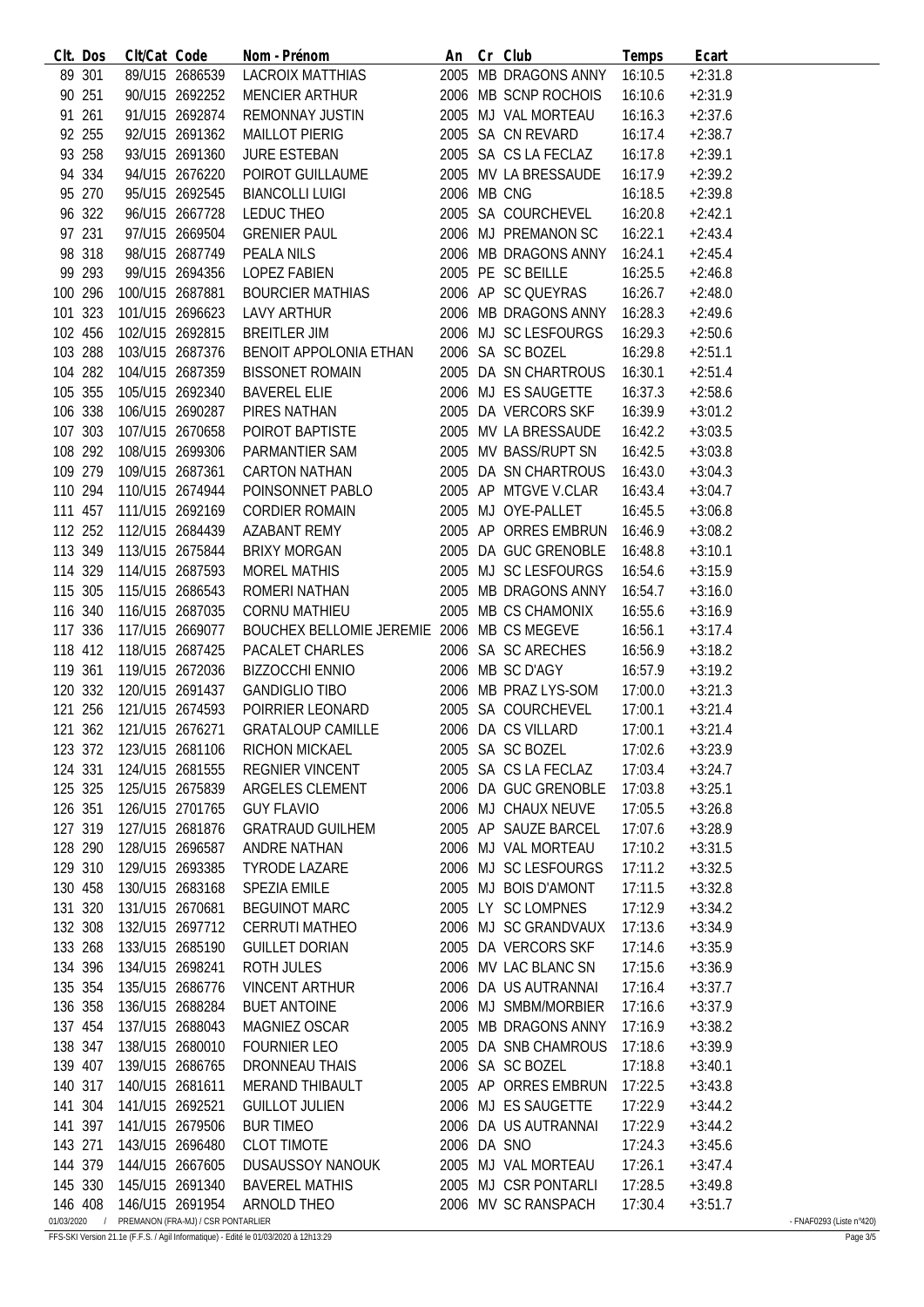|            | CIt. Dos | Clt/Cat Code    |                                    | Nom - Prénom                                            |             | An Cr Club                   | Temps   | Ecart     |                          |
|------------|----------|-----------------|------------------------------------|---------------------------------------------------------|-------------|------------------------------|---------|-----------|--------------------------|
|            | 147 311  |                 | 147/U15 2696635                    | POCHARD TOM DAICHI                                      |             | 2006 MJ CSR PONTARLI         | 17:33.7 | $+3:55.0$ |                          |
|            | 148 368  |                 | 148/U15 2689254                    | CAYROL FLAMENT ANGEL                                    |             | 2006 PE CS FT ROMEU          | 17:34.3 | $+3:55.6$ |                          |
|            | 149 272  | 149/U15 2683859 |                                    | <b>BLANC CYPRIEN</b>                                    |             | 2005 AP SC QUEYRAS           | 17:36.4 | $+3:57.7$ |                          |
|            | 150 389  |                 | 150/U15 2679388                    | <b>GILARDONI LOUISON</b>                                |             | 2006 MB CS MEGEVE            | 17:36.5 | $+3:57.8$ |                          |
| 151 291    |          |                 | 151/U15 2691326                    | VAUDELEAU NAYEL                                         |             | 2005 MJ CSR PONTARLI         | 17:36.8 | $+3:58.1$ |                          |
|            | 152 299  |                 | 152/U15 2677049                    | RIGOT TRISTAN                                           |             | 2006 LY SC LOMPNES           | 17:37.0 | $+3:58.3$ |                          |
|            | 153 315  |                 | 153/U15 2687246                    | PANSARD SIMON                                           |             | 2005 MJ HT JURA SKI          | 17:37.3 | $+3:58.6$ |                          |
|            | 154 415  |                 | 154/U15 2672513                    | HUDRY VALENTIN                                          |             | 2006 MB SC GD BORNAN         | 17:37.6 | $+3:58.9$ |                          |
|            | 155 423  | 155/U15 2691548 |                                    | GODINAT ETHAN                                           |             | 2006 MB SC GD BORNAN         | 17:39.5 | $+4:00.8$ |                          |
|            | 156 328  |                 | 156/U15 2692552                    | PETROD BASTIEN                                          | 2005 MB CNG |                              | 17:41.0 | $+4:02.3$ |                          |
|            | 157 326  |                 | 157/U15 2702444                    | <b>JEANNIN EPHREM</b>                                   |             | 2005 MJ CSR PONTARLI         | 17:41.1 | $+4:02.4$ |                          |
|            | 158 339  |                 | 158/U15 2696787                    | BOBILLIER CHAUMONT JULES 2006 MJ CSR PONTARLI           |             |                              | 17:41.9 | $+4:03.2$ |                          |
| 159 321    |          |                 | 159/U15 2691945                    | FERREIRA MARTIN                                         |             | 2006 MJ SC FRASNE DR         | 17:42.8 | $+4:04.1$ |                          |
|            | 160 360  |                 | 160/U15 2691981                    |                                                         |             | 2006 DA US AUTRANNAI         |         |           |                          |
|            |          |                 |                                    | SIMORRE HUGO                                            |             |                              | 17:45.7 | $+4:07.0$ |                          |
|            | 161 385  |                 | 161/U15 2704975                    | MOREAUX LUCAS                                           |             | 2006 MJ BOIS D'AMONT         | 17:47.3 | $+4:08.6$ |                          |
|            | 162 436  |                 | 162/U15 2696223                    | NICHIPORUK VALENTIN                                     |             | 2006 DA CS VILLARD           | 17:48.3 | $+4:09.6$ |                          |
|            | 163 410  | 163/U15 2697139 |                                    | CHENE ZIAN                                              |             | 2006 SA CS LA FECLAZ         | 17:49.4 | $+4:10.7$ |                          |
|            | 164 350  |                 | 164/U15 2692554                    | ZAVARISE NOAH                                           | 2005 MB CNG |                              | 17:49.7 | $+4:11.0$ |                          |
| 165 411    |          | 165/U15 2691561 |                                    | REMONT HUGO                                             |             | 2006 MB SC GD BORNAN         | 17:51.5 | $+4:12.8$ |                          |
|            | 166 367  |                 | 166/U15 2691328                    | <b>VUITTENEZ GABIN</b>                                  |             | 2005 MJ CSR PONTARLI         | 17:51.8 | $+4:13.1$ |                          |
|            | 167 455  |                 | 167/U15 2687466                    | ATHAMNA ICHA                                            |             | 2005 DA GUC GRENOBLE         | 17:52.1 | $+4:13.4$ |                          |
|            | 168 404  |                 | 168/U15 2682757                    | CHORIER ALLAN                                           |             | 2006 DA CO 7 LAUX GR         | 17:52.3 | $+4:13.6$ |                          |
|            | 169 346  |                 | 169/U15 2691733                    | PANSERI JUSTIN                                          |             | 2005 MJ SC VERRIERES         | 17:53.5 | $+4:14.8$ |                          |
|            | 170 363  |                 | 170/U15 2691944                    | <b>BOURDIN ZACHARIE</b>                                 |             | 2006 MJ SC FRASNE DR         | 17:54.3 | $+4:15.6$ |                          |
|            | 171 369  | 171/U15 2686210 |                                    | <b>FRANCOIS HUGO</b>                                    |             | 2006 DA SN CHARTROUS         | 17:54.5 | $+4:15.8$ |                          |
|            | 172 370  | 172/U15 2701348 |                                    | HAJJAR ELIOT                                            |             | 2006 DA GUC GRENOBLE         | 17:55.3 | $+4:16.6$ |                          |
|            | 173 390  |                 | 173/U15 2681414                    | MATHIEU ROMAIN                                          |             | 2006 SA CS LA FECLAZ         | 17:55.5 | $+4:16.8$ |                          |
| 174 377    |          |                 | 174/U15 2701700                    | SMITH TOM                                               | 2006 DA SNO |                              | 17:56.6 | $+4:17.9$ |                          |
|            | 175 392  |                 | 175/U15 2687157                    | LEURS LILIAN                                            |             | 2006 DA CS VILLARD           | 17:56.8 | $+4:18.1$ |                          |
|            | 176 406  |                 | 176/U15 2692164                    | VERDENET FELIX                                          |             | 2005 MJ OYE-PALLET           | 17:59.3 | $+4:20.6$ |                          |
|            | 177 378  |                 | 177/U15 2692182                    | <b>FRAISSE PIERRE</b>                                   |             | 2005 AU CN ST JULIEN         | 18:02.4 | $+4:23.7$ |                          |
| 178 443    |          | 178/U15 2676168 |                                    | RICHARD LOUISON                                         |             | 2006 MV BASS/RUPT SN         | 18:02.5 | $+4:23.8$ |                          |
| 179 341    |          |                 | 179/U15 2687430                    |                                                         |             | 2006 SA SC ARECHES           | 18:02.7 | $+4:24.0$ |                          |
| 180 434    |          | 180/U15 2667497 |                                    |                                                         |             | 2006 SA CS LA FECLAZ         | 18:05.7 | $+4:27.0$ |                          |
|            |          |                 |                                    | AND LEE IVOLAINE<br>181 432 181/U15 2688048 AMMEUX PAUL |             | 2005 AP SAUZE BARCEL 18:06.5 |         | $+4:27.8$ |                          |
| 182 357    |          |                 | 182/U15 2678240                    | <b>VEROT AUGUSTE</b>                                    | 2005 DA NRV |                              | 18:09.5 | $+4:30.8$ |                          |
|            |          |                 | 183/U15 2688566                    | <b>GROS VINCENT</b>                                     |             | 2005 MJ HT JURA SKI          |         | $+4:30.9$ |                          |
|            | 183 402  |                 |                                    |                                                         |             |                              | 18:09.6 |           |                          |
|            | 184 429  |                 | 184/U15 2691719                    | PANSARD BAPTISTE                                        |             | 2006 MJ HT JURA SKI          | 18:10.0 | $+4:31.3$ |                          |
|            | 185 374  |                 | 185/U15 2691613                    | MICHEL ROBIN                                            |             | 2005 AU CN ST JULIEN         | 18:12.0 | $+4:33.3$ |                          |
|            | 186 345  |                 | 186/U15 2686332                    | PERLI ROBIN                                             |             | 2005 DA SNB CHAMROUS         | 18:12.3 | $+4:33.6$ |                          |
|            | 187 391  | 187/U15 2675891 |                                    | <b>ROUX MATHIS</b>                                      |             | 2006 MB CS MEGEVE            | 18:13.2 | $+4:34.5$ |                          |
|            | 188 446  |                 | 188/U15 2675772                    | RODRIGUEZ ALEXIS                                        |             | 2006 DA SNB CHAMROUS         | 18:14.7 | $+4:36.0$ |                          |
|            | 189 395  |                 | 189/U15 2696968                    | <b>FIQUET GASPARD</b>                                   |             | 2005 AP GAP-BAYARD           | 18:18.2 | $+4:39.5$ |                          |
| 190 364    |          |                 | 190/U15 2681246                    | <b>REMY MARIUS</b>                                      |             | 2006 MV LA BRESSAUDE         | 18:20.0 | $+4:41.3$ |                          |
|            | 191 335  |                 | 191/U15 2697607                    | ALLOT CAUCHARD BASILE                                   | 2006 MB CNG |                              | 18:21.3 | $+4:42.6$ |                          |
|            | 192 418  |                 | 192/U15 2687164                    | ROBIN CLEMENT                                           | 2005 LY US  |                              | 18:23.1 | $+4:44.4$ |                          |
|            | 193 348  | 193/U15 2685406 |                                    | <b>CLARET SIMON</b>                                     |             | 2006 AP GAP-BAYARD           | 18:23.6 | $+4:44.9$ |                          |
|            | 194 409  | 194/U15 2687341 |                                    | <b>GUINCHARD MILANE</b>                                 |             | 2005 MJ ES SAUGETTE          | 18:24.8 | $+4:46.1$ |                          |
|            | 195 440  |                 | 195/U15 2687712                    | <b>BERGER LANCELOT</b>                                  |             | 2006 DA CO 7 LAUX GR         | 18:25.4 | $+4:46.7$ |                          |
|            | 196 353  |                 | 196/U15 2687129                    | <b>BARBUT MOREL LEO</b>                                 |             | 2006 MJ PREMANON SC          | 18:29.6 | $+4:50.9$ |                          |
| 197 371    |          |                 | 197/U15 2687428                    | PAVIET SALOMON ROMAIN                                   |             | 2006 SA SC ARECHES           | 18:33.3 | $+4:54.6$ |                          |
|            | 197 435  |                 | 197/U15 2691452                    | MESNIER COME                                            |             | 2006 AU CNAP                 | 18:33.3 | $+4:54.6$ |                          |
|            | 199 420  |                 | 199/U15 2688669                    | <b>GUERARD GABRIEL</b>                                  |             | 2006 MV VAGNEY ROCHE         | 18:36.3 | $+4:57.6$ |                          |
| 200 427    |          |                 | 200/U15 2702394                    | <b>BOLLARD ROMAIN</b>                                   | 2006 MB CNG |                              | 18:38.7 | $+5:00.0$ |                          |
|            | 201 398  |                 | 201/U15 2681304                    | PERSONNAZ LOAN                                          |             | 2005 MB DRAGONS ANNY         | 18:39.1 | $+5:00.4$ |                          |
| 202 381    |          |                 | 202/U15 2693694                    | <b>MARTIN LUBIN</b>                                     |             | 2006 MB VILLARD/BOEG         | 18:39.2 | $+5:00.5$ |                          |
|            | 203 426  |                 | 203/U15 2677510                    | <b>FRATTINI ENZO</b>                                    |             | 2006 MV VAGNEY ROCHE         | 18:39.5 | $+5:00.8$ |                          |
|            | 204 352  |                 | 204/U15 2677420                    | <b>CROSE SIMON</b>                                      |             | 2006 AP SAUZE BARCEL         | 18:39.9 | $+5:01.2$ |                          |
| 01/03/2020 |          |                 | PREMANON (FRA-MJ) / CSR PONTARLIER |                                                         |             |                              |         |           | - FNAF0293 (Liste n°420) |

FFS-SKI Version 21.1e (F.F.S. / Agil Informatique) - Edité le 01/03/2020 à 12h13:29 Page 4/5